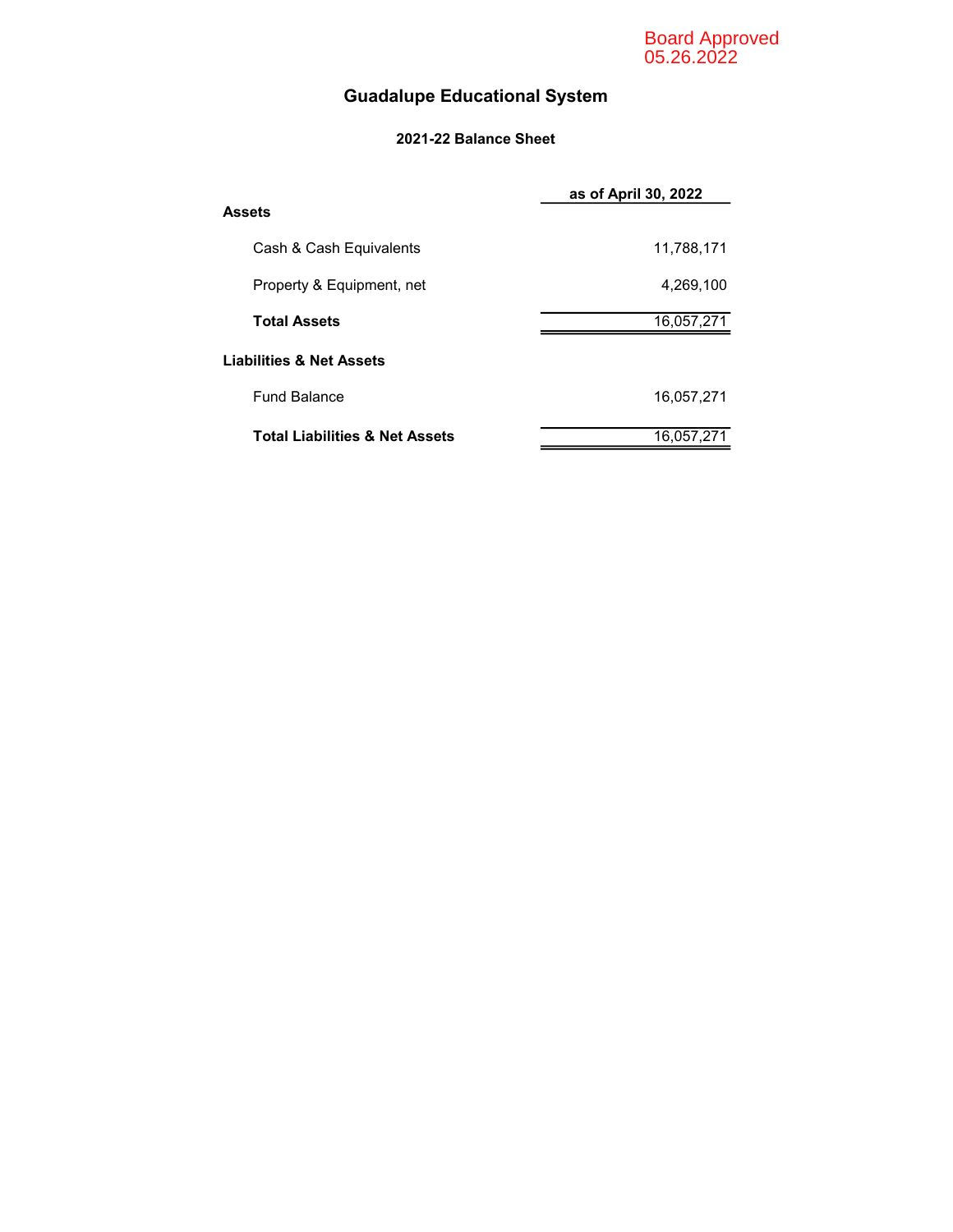## 2021-22 Revenue & Expenses Compared to Annual Budget

|                     |                                                  | <b>Approved</b><br><b>Budget</b><br><b>FY22</b> | Actual as of<br>04.30.22 | <b>Budget</b><br>Variance | % of<br><b>Budget</b> |
|---------------------|--------------------------------------------------|-------------------------------------------------|--------------------------|---------------------------|-----------------------|
| <b>Revenues</b>     |                                                  |                                                 |                          |                           |                       |
| 5100                | Local                                            | 3,539,602<br>S                                  | 4, 143, 705<br>S         | \$<br>604,103             | 117%                  |
| 5300                | State                                            | 18,609,285                                      | 15,519,750               | (3,089,535)               | 83%                   |
| 5400                | Federal                                          | 3,572,972                                       | 3,267,116                | (305, 856)                | 91%                   |
| 5899                | <b>GRAND TOTAL REVENUES</b>                      | 25,721,859                                      | 22,930,572               | (2,791,287)               | 89%                   |
| <b>Expenditures</b> |                                                  |                                                 |                          |                           |                       |
| 1111                | Elementary Classroom Instruction                 | 3,536,457                                       | 2,986,537                | 549,920                   | 84%                   |
| 1131                | Middle School Classroom Instruction              | 2,042,267                                       | 1,692,930                | 349,337                   | 83%                   |
| 1151                | High School Classroom Instruction                | 2,865,414                                       | 2,303,181                | 562,233                   | 80%                   |
| 1191                | Summer School                                    | 785,195                                         | 360,571                  | 424,624                   | 46%                   |
| 1221                | <b>Special Programs</b>                          | 915,965                                         | 827,332                  | 88,633                    | 90%                   |
| 1251                | <b>Supplemental Education</b>                    | 927,250                                         | 665,953                  | 261,297                   | 72%                   |
| 1411                | <b>Student Activity-Extracurricular</b>          | 65,000                                          | 154,414                  | (89, 414)                 | 238%                  |
| 1999                | <b>TOTAL INSTRUCTION</b>                         | 11, 137, 548                                    | 8,990,918                | 2,146,630                 | 81%                   |
| 2111                | <b>Support Services-Pupils</b>                   | 901,170                                         | 583,142                  | 318,028                   | 65%                   |
| 2134                | <b>Health Services</b>                           | 255,530                                         | 208,941                  | 46,589                    | 82%                   |
| 2213                | <b>Professional Development</b>                  | 110,000                                         | 79,736                   | 30,264                    | 72%                   |
| 2321                | <b>Executive Administration Services.</b>        | 1,055,823                                       | 1,101,770                | (45, 947)                 | 104%                  |
| 2329                | Special Education Administration                 | 200,481                                         | 87,829                   | 112,652                   | 44%                   |
| 2660                | <b>Technology Services</b>                       | 194,200                                         | 137,357                  | 56,843                    | 71%                   |
| 2411                | <b>Building Principal Services</b>               | 1,098,282                                       | 893,175                  | 205,107                   | 81%                   |
| 2511                | <b>Business Support Services</b>                 | 702,708                                         | 573,979                  | 128,729                   | 82%                   |
| 2541                | <b>Operation of Plant Services</b>               | 5,779,479                                       | 5,024,280                | 755,199                   | 87%                   |
| 2551                | <b>Contracted Pupil Transportation</b>           | 1,450,000                                       | 1,139,784                | 310,216                   | 79%                   |
| 2562                | <b>Food Services</b>                             | 829,791                                         | 875,447                  | (45, 656)                 | 106%                  |
|                     | 2642 Recruitment & Placement                     | 45,000                                          | 63,130                   | (18, 130)                 | 140%                  |
| 2998                | <b>TOTAL SUPPORT SERVICES</b>                    | 12,622,464                                      | 10,768,568               | 1,853,896                 | 85%                   |
|                     | 3510 Early Childhood Program                     | 537,665                                         | 455,592                  | 82,073                    | 85%                   |
|                     | 3912 Parental Involvement                        | 201,718                                         | 170,675                  | 31,043                    | 85%                   |
| 3999                | TOTAL COMMUNITY SERVICES                         | 739,383                                         | 626,267                  | 113,116                   | 85%                   |
|                     | 4011 Facility Acquisition                        |                                                 |                          |                           | $0\%$                 |
|                     | 4999 TOTAL FACILITY ACQUISITION                  |                                                 |                          |                           | 0%                    |
|                     | 9999 GRAND TOTAL EXPENDITURES                    | 24,499,395                                      | 20,385,754               | 4,113,641                 | 83%                   |
|                     | <b>Total Revenue Over/(Under) Total Expenses</b> | 1,222,464                                       | 2,544,818                | (1,322,354)               |                       |
|                     | <b>Beginning Fund Balance, July 1</b>            | 9,297,688                                       | 9,297,688                |                           |                       |
|                     | Year-to-date change in payroll liabilities       |                                                 | (54, 335)                |                           |                       |
|                     | <b>Ending Fund Balance, April 30</b>             | \$10,520,152                                    | \$11,788,171             |                           |                       |
|                     | <b>Ending Cash Fund Balance %</b>                | 43%                                             | 48%                      |                           |                       |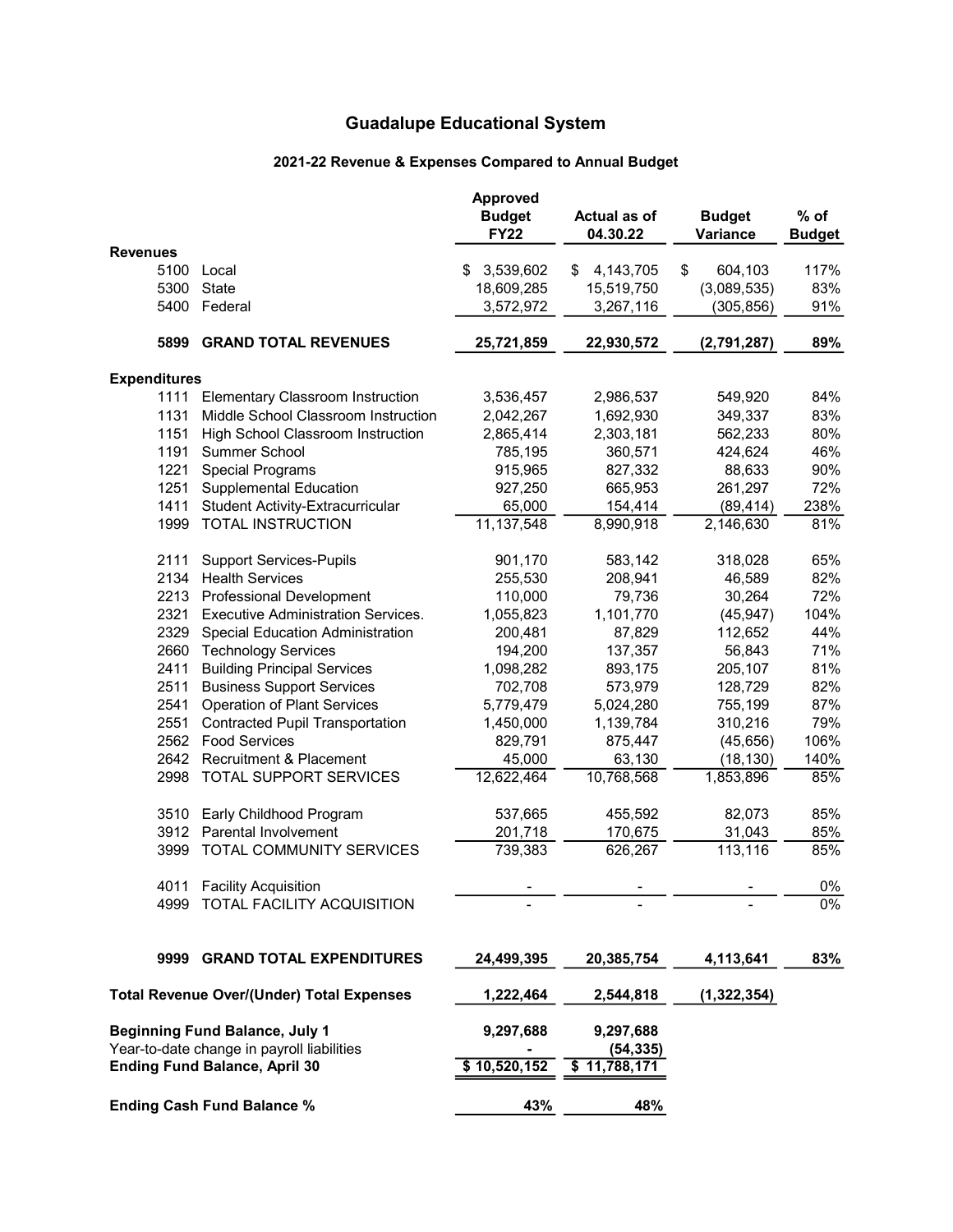## 2021-22 Revenue Compared to Annual Budget

| <b>Revenue</b>                             | Approved<br><b>Budget</b><br><b>FY22</b> | Actual as of<br>04.30.22 | <b>Budget</b><br>Variance | $%$ of<br><b>Budget</b> |
|--------------------------------------------|------------------------------------------|--------------------------|---------------------------|-------------------------|
| <b>5100 Local</b>                          |                                          |                          |                           |                         |
| 5113 Prop C                                | \$2,236,348                              | \$2,232,309              | \$<br>(4,039)             | 100%                    |
| 5141 Interest                              | 400                                      | 820                      | 420                       | 205%                    |
| 5151 Student Food Sales                    | 15,000                                   | 343                      | (14, 657)                 | 2%                      |
| 5161 Adult Food Sales                      | 7,500                                    |                          | (7,500)                   | 0%                      |
| 5171 Student Activity                      | 80,000                                   | 11,886                   | (68, 114)                 | 15%                     |
| 5192 Gifts                                 | 250,000                                  | 433,593                  | 183,593                   | 173%                    |
| 5195 E-Rate                                | 150,354                                  |                          | (150, 354)                | 0%                      |
| 5198 Other                                 | 800,000                                  | 1,464,754                | 664,754                   | 183%                    |
| <b>Total Local</b>                         | 3,539,602                                | 4,143,705                | 604,103                   | 117%                    |
| <b>5300 State</b>                          |                                          |                          |                           |                         |
| 5311-19 Basic Formula & CTF                | 18,408,304                               | 15,420,051               | (2,988,253)               | 84%                     |
| 5312 Transportation                        | 150,000                                  | 42,206                   | (107, 794)                | 28%                     |
| 5333 Food Service - State                  | 7,000                                    |                          | (7,000)                   | $0\%$                   |
| 5381 Special Ed High Need Fund             | 43,981                                   | 57,493                   | 13,512                    | 131%                    |
| 5397 Other State Revenue                   |                                          |                          |                           | 0%                      |
| <b>Total State</b>                         | 18,609,285                               | 15,519,750               | (3,089,535)               | 83%                     |
| 5400 Federal                               |                                          |                          |                           |                         |
| 5412 Medicaid                              | 85,000                                   | 172,948                  | 87,948                    | 203%                    |
| 5422 CARES ESSER III                       | 607,065                                  | 481,506                  | (125, 559)                | 79%                     |
| 5423 CARES ESSER II                        | 589,225                                  | 589,225                  | $\overline{\phantom{0}}$  | 100%                    |
| 5425 CARES - Connectivity                  | 37,951                                   | 37,951                   | 0                         | 100%                    |
| 5428 CARES K-12                            |                                          |                          |                           | 0%                      |
| 5437 Special Ed High Need Fund             |                                          |                          |                           | 0%                      |
| 5441 Special Ed Part B                     | 247,867                                  | 182,996                  | (64, 871)                 | 74%                     |
| 5442 ESCE - Special Ed (611 & 619)         | 6,419                                    | 8,014                    | 1,595                     | 125%                    |
| 5445-48 Lunch/Breakfast/Snack              | 780,000                                  | 893,635                  | 113,635                   | 115%                    |
| 5451-66 Consolidated Federal Funds         | 1,011,685                                | 760,063                  | (251, 622)                | 75%                     |
| 5471 CNEOC Child Nutrition Emerg. Op. Cost |                                          | 140,778                  | 140,778                   | <b>NA</b>               |
| 5473 CARES Lunch Program                   |                                          |                          |                           | 0%                      |
| 5474 CARES Breakfast Program               |                                          |                          |                           | 0%                      |
| 5497 Other Federal Revenue                 | 207,760                                  |                          | (207, 760)                | 0%                      |
| <b>Total Federal</b>                       | 3,572,972                                | 3,267,116                | (305, 856)                | 91%                     |
| 5899 Total Revenue                         | 25,721,859                               | 22,930,572               | (2,791,287)               | 89%                     |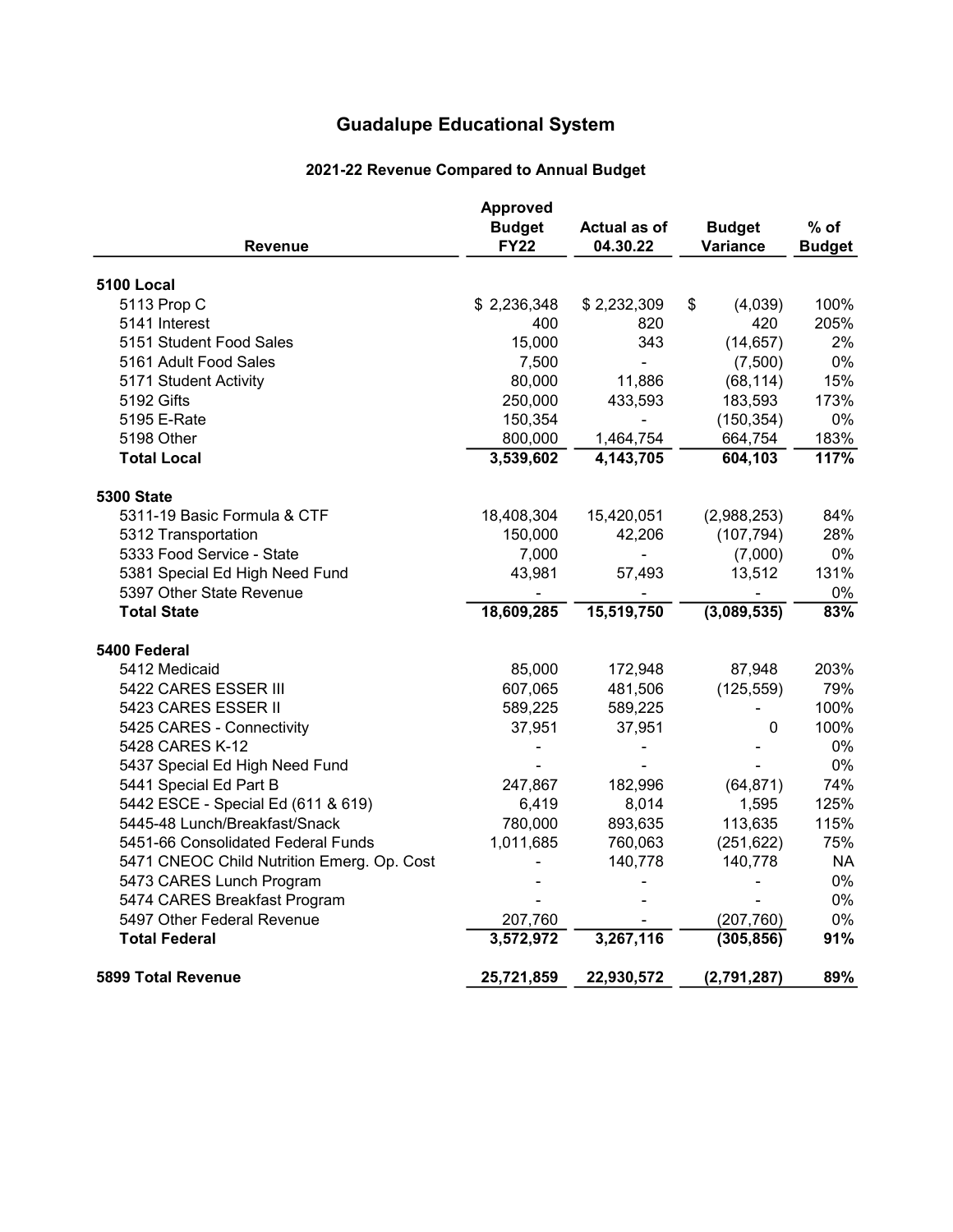| <b>Expenditures by Function</b>                         | Approved<br><b>Budget</b><br><b>FY22</b> | Actual as of<br>04.30.22 | <b>Budget</b><br>Variance | % of<br><b>Budget</b> |
|---------------------------------------------------------|------------------------------------------|--------------------------|---------------------------|-----------------------|
| 1111 Elementary Classroom Instruction                   |                                          |                          |                           |                       |
| 6100 Salaries                                           | 2,252,659                                | \$<br>1,887,852          | \$<br>364,807             | 84%                   |
| 6200 Benefits                                           | 675,798                                  | 558,667                  | 117,131                   | 83%                   |
| 6300 Purchased Services                                 | 105,000                                  | 97,444                   | 7,556                     | 93%                   |
| 6400 Supplies & Materials                               | 168,000                                  | 103,401                  | 64,599                    | 62%                   |
| 6412 Technology                                         | 335,000                                  | 339,174                  | (4, 174)                  | 101%                  |
| 6500 Equipment                                          |                                          |                          |                           | 0%                    |
| <b>Total Elementary Instruction</b>                     | 3,536,457                                | 2,986,537                | 549,920                   | 84%                   |
| 1131 Middle Classroom Instruction                       |                                          |                          |                           |                       |
| 6100 Salaries                                           | 1,335,205                                | 1,102,839                | 232,366                   | 83%                   |
| 6200 Benefits                                           | 400,562                                  | 333,063                  | 67,499                    | 83%                   |
| 6300 Purchased Services                                 | 75,000                                   | 49,076                   | 25,924                    | 65%                   |
| 6400 Supplies & Materials                               | 96,500                                   | 35,553                   | 60,947                    | 37%                   |
| 6412 Technology                                         | 135,000                                  | 172,400                  | (37, 400)                 | 128%                  |
| 6500 Equipment                                          |                                          |                          |                           | 0%                    |
| <b>Total Middle Instruction</b>                         | 2,042,267                                | 1,692,930                | 349,337                   | 83%                   |
|                                                         |                                          |                          |                           |                       |
| 1151 High School Classroom Instruction<br>6100 Salaries | 1,731,088                                |                          | 412,407                   | 76%                   |
| 6200 Benefits                                           | 519,326                                  | 1,318,681<br>370,504     | 148,822                   | 71%                   |
| 6300 Purchased Services                                 | 225,000                                  | 199,963                  | 25,037                    | 89%                   |
| 6400 Supplies & Materials                               | 105,000                                  | 123,990                  | (18,990)                  | 118%                  |
| 6412 Technology                                         | 285,000                                  | 290,042                  | (5,042)                   | 102%                  |
| 6500 Equipment                                          |                                          |                          |                           | 0%                    |
| <b>Total High School Instruction</b>                    | 2,865,414                                | 2,303,181                | 562,233                   | 80%                   |
|                                                         |                                          |                          |                           |                       |
| 1191 Summer School                                      |                                          |                          |                           |                       |
| 6100 Salaries                                           | 150,000                                  | 8,807                    | 141,193                   | 6%                    |
| 6200 Benefits<br>6300 Purchased Services                | 11,475                                   | 1,324                    | 10,151                    | 12%                   |
|                                                         | 620,720                                  | 350,440                  | 270,280                   | 56%                   |
| 6400 Supplies & Materials                               | 3,000                                    |                          | 3,000                     | 0%<br>0%              |
| 6500 Equipment<br><b>Total Summer School</b>            | ٠<br>785,195                             | 360,571                  | ۰<br>424,624              | 46%                   |
|                                                         |                                          |                          |                           |                       |
| <b>1221 Special Programs</b>                            |                                          |                          |                           |                       |
| 6100 Salaries                                           | 616,127                                  | 601,705                  | 14,422                    | 98%                   |
| 6200 Benefits                                           | 184,838                                  | 178,982                  | 5,856                     | 97%                   |
| 6300 Purchased Services                                 | 100,000                                  | 34,922                   | 65,078                    | 35%                   |
| 6400 Supplies & Materials<br>6500 Equipment             | 15,000                                   | 11,723                   | 3,277                     | 78%<br>0%             |
| <b>Total Special Programs</b>                           | 915,965                                  | 827,332                  | 88,633                    | 90%                   |
|                                                         |                                          |                          |                           |                       |
| 1251 Supplemental Education                             |                                          |                          |                           |                       |
| 6100 Salaries                                           | 692,500                                  | 501,777                  | 190,723                   | 72%                   |
| 6200 Benefits                                           | 207,750                                  | 150,671                  | 57,079                    | 73%                   |
| 6300 Purchased Services                                 | 2,000                                    | 2,505                    | (505)                     | 125%                  |
| 6400 Supplies & Materials<br>6500 Equipment             | 25,000                                   | 11,000                   | 14,000                    | 44%<br>0%             |
| <b>Total Supplemental Education</b>                     | 927,250                                  | 665,953                  | 261,297                   | 72%                   |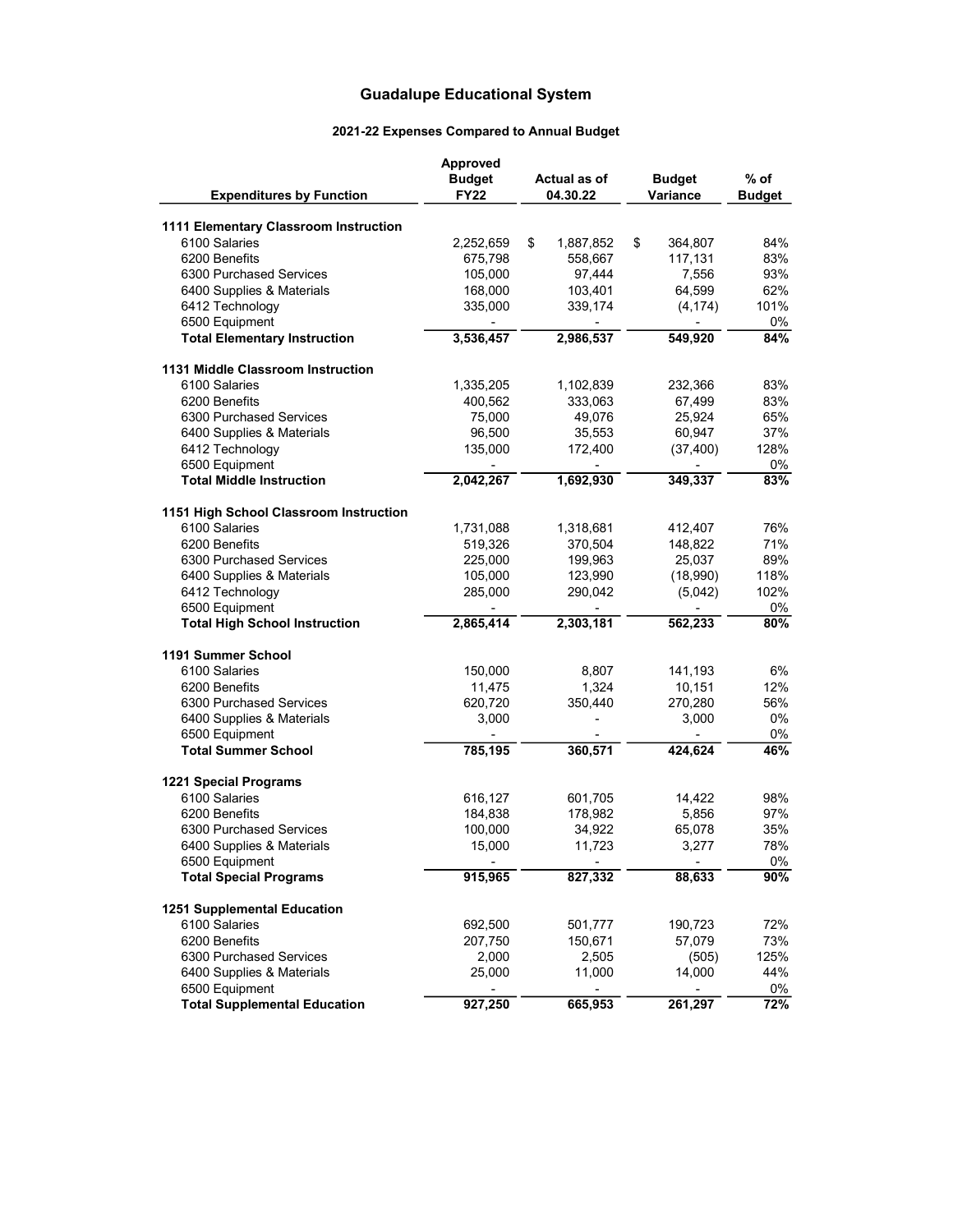| <b>Expenditures by Function</b>                              | <b>Approved</b><br><b>Budget</b><br><b>FY22</b> | <b>Actual as of</b><br>04.30.22 | <b>Budget</b><br>Variance | $%$ of<br><b>Budget</b> |
|--------------------------------------------------------------|-------------------------------------------------|---------------------------------|---------------------------|-------------------------|
|                                                              |                                                 |                                 |                           |                         |
| <b>1411 Student Activity-Extracurricular</b>                 |                                                 |                                 |                           |                         |
| 6100 Salaries                                                | In Instruction                                  | 100,695                         |                           | na                      |
| 6200 Benefits                                                |                                                 | 13,397                          | (13, 397)                 | na                      |
| 6300 Purchased Services                                      | 50,000                                          | 22,378                          | 27,622                    | 45%<br>120%             |
| 6400 Supplies & Materials<br>6500 Equipment (Capital Outlay) | 15,000                                          | 17,943                          | (2,943)                   | 0%                      |
| <b>Total Title I</b>                                         | 65,000                                          | 154,414                         | 11,281                    | 238%                    |
| 2111 Support Services-Pupils                                 |                                                 |                                 |                           |                         |
| 6100 Salaries                                                | 546,669                                         | 347,873                         | 198,796                   | 64%                     |
| 6200 Benefits                                                | 164,001                                         | 93,019                          | 70,982                    | 57%                     |
| 6300 Purchased Services                                      | 190,000                                         | 142,250                         | 47,750                    | 75%                     |
| 6400 Supplies & Materials                                    | 500                                             |                                 | 500                       | 0%                      |
| 6500 Equipment                                               | $\frac{1}{2}$                                   |                                 |                           | 0%                      |
| <b>Total Support Services-Pupils</b>                         | 901,170                                         | 583,142                         | 318,028                   | 65%                     |
| 2134 Health Services                                         |                                                 |                                 |                           |                         |
| 6100 Salaries                                                | 190,408                                         | 163,470                         | 26,938                    | 86%                     |
| 6200 Benefits                                                | 57,122                                          | 36,682                          | 20,440                    | 64%                     |
| 6300 Purchased Services                                      | 3,000                                           | 5,010                           | (2,010)                   | 167%                    |
| 6400 Supplies & Materials                                    | 5,000                                           | 3,779                           | 1,221                     | 76%<br>$0\%$            |
| 6500 Equipment<br><b>Total Support Services-Pupils</b>       | 255,530                                         | 208,941                         | 46,589                    | 82%                     |
| 2213 Professional Development                                |                                                 |                                 |                           |                         |
| 6100 Salaries                                                |                                                 |                                 |                           | $0\%$                   |
| 6200 Benefits                                                |                                                 |                                 |                           | $0\%$                   |
| 6300 Purchased Services                                      | 105,000                                         | 79,591                          | 25,409                    | 76%                     |
| 6400 Supplies & Materials                                    | 5,000                                           | 146                             | 4,854                     | 3%                      |
| 6500 Equipment                                               |                                                 |                                 |                           | 0%                      |
| <b>Total Professional Development</b>                        | 110,000                                         | 79,736                          | 30,264                    | 72%                     |
| 2321 Executive Administration Services                       |                                                 |                                 |                           |                         |
| 6100 Salaries                                                | 495,823                                         | 540,226                         | (44, 403)                 | 109%                    |
| 6200 Benefits                                                | 320,000                                         | 228,464                         | 91,536                    | 71%                     |
| 6300 Purchased Services                                      | 225,000                                         | 284,330                         | (59, 330)                 | 126%                    |
| 6400 Supplies & Materials<br>6500 Equipment                  | 15,000                                          | 48,750                          | (33, 750)                 | 325%<br>0%              |
| <b>Total Executive Admin Services</b>                        | 1,055,823                                       | 1,101,770                       | (45, 947)                 | 104%                    |
|                                                              |                                                 |                                 |                           |                         |
| 2329 Special Education Administration<br>6100 Salaries       |                                                 |                                 | 116,426                   | 31%                     |
| 6200 Benefits                                                | 169,169<br>31,312                               | 52,743<br>35,085                | (3, 773)                  | 112%                    |
| 6300 Purchased Services                                      | ٠                                               | -                               |                           | 0%                      |
| 6400 Supplies & Materials                                    |                                                 |                                 |                           | 0%                      |
| 6500 Equipment                                               |                                                 |                                 |                           | 0%                      |
| <b>Total Special Education Administration</b>                | 200,481                                         | 87,829                          | 112,652                   | 44%                     |
| 2331 Technology Services                                     |                                                 |                                 |                           |                         |
| 6100 Salaries                                                |                                                 |                                 |                           | 0%                      |
| 6200 Benefits                                                |                                                 |                                 |                           | 0%                      |
| 6300 Purchased Services                                      | 170,000                                         | 137,357                         | 32,643                    | 81%                     |
| 6400 Supplies & Materials                                    |                                                 |                                 |                           | 0%                      |
| 6412 Technology                                              | 24,200                                          |                                 | 24,200                    | 0%                      |
| 6500 Equipment                                               |                                                 |                                 |                           | 0%                      |
| <b>Total Technology Services</b>                             | 194,200                                         | 137,357                         | 56,843                    | 71%                     |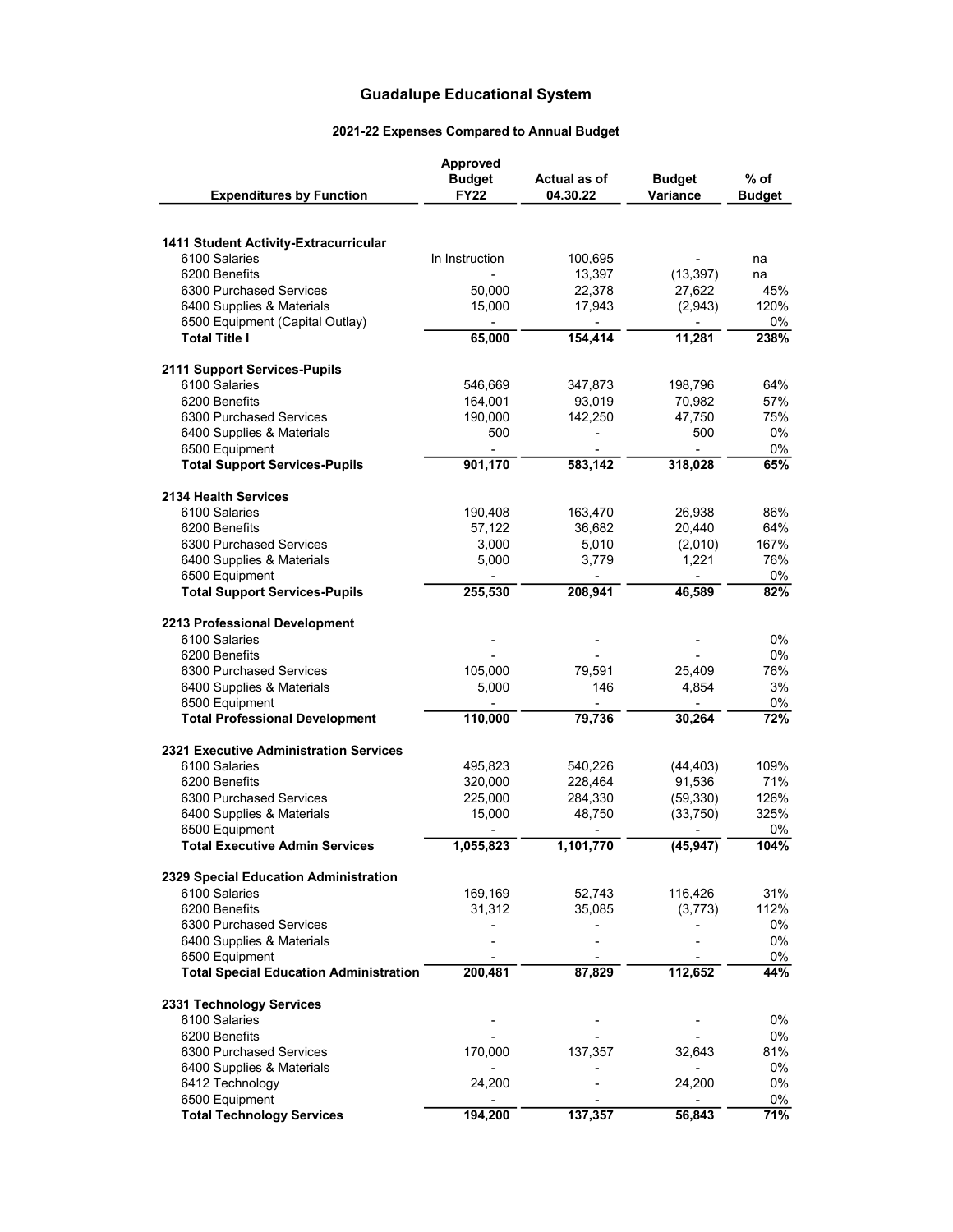| <b>Expenditures by Function</b>                            | Approved<br><b>Budget</b><br><b>FY22</b> | Actual as of<br>04.30.22            | <b>Budget</b><br><b>Variance</b>  | % of<br><b>Budget</b> |
|------------------------------------------------------------|------------------------------------------|-------------------------------------|-----------------------------------|-----------------------|
| <b>2411 Building Principal Services</b>                    |                                          |                                     |                                   |                       |
| 6100 Salaries                                              | 830,986                                  | 702,927                             | 128,059                           | 85%                   |
| 6200 Benefits                                              | 249,296                                  | 187,973                             | 61,323                            | 75%                   |
| 6300 Purchased Services                                    | 10,000                                   | 961                                 | 9,039                             | 10%                   |
| 6400 Supplies & Materials                                  | 8,000                                    | 1,313                               | 6,687                             | 16%                   |
| 6500 Equipment                                             |                                          |                                     |                                   | 0%                    |
| <b>Total Building Principal Services</b>                   | 1,098,282                                | 893,175                             | 205,107                           | 81%                   |
| <b>2511 Business Support Services</b>                      |                                          |                                     |                                   |                       |
| 6100 Salaries                                              | 362,952                                  | 299,448                             | 63,504                            | 83%                   |
| 6200 Benefits                                              | 74,756                                   | 77,701                              | (2,945)                           | 104%                  |
| 6300 Purchased Services                                    | 250,000                                  | 173,329                             | 250,000                           | 69%                   |
| 6400 Supplies & Materials                                  | 15,000                                   | 23,502                              | (8,502)                           | 157%                  |
| 6500 Equipment<br><b>Total Business Support Services</b>   | 702,708                                  | 573,979                             | 302,058                           | $0\%$<br>82%          |
|                                                            |                                          |                                     |                                   |                       |
| 2541 Operation of Plant Services                           |                                          |                                     |                                   |                       |
| 6100 Salaries                                              | 225,000                                  | 146,114                             | 78,886                            | 65%                   |
| 6200 Benefits                                              | 17,213                                   | 11,178                              | 6,035                             | 65%                   |
| 6300 Purchased Services                                    | 4,989,266                                | 4,048,282                           | 940,984                           | 81%                   |
| 6400 Supplies & Materials                                  | 398,000                                  | 385,302                             | 12.698                            | 97%                   |
| 6500 Equipment<br><b>Total Operation of Plant Services</b> | 150,000<br>5,779,479                     | 433,404<br>5,024,280                | (283, 404)<br>755,199             | 289%<br>87%           |
|                                                            |                                          |                                     |                                   |                       |
| 2551 Contracted Pupil Transportation<br>6100 Salaries      |                                          |                                     |                                   | 0%                    |
| 6200 Benefits                                              |                                          |                                     |                                   | 0%                    |
| 6300 Purchased Services                                    | 1,450,000                                | 1,139,784                           | 1,450,000                         | 79%                   |
| 6400 Supplies & Materials                                  |                                          |                                     |                                   | 0%                    |
| 6500 Equipment                                             |                                          |                                     |                                   | $0\%$                 |
| <b>Total Contracted Transportation</b>                     | 1,450,000                                | 1,139,784                           | 1,450,000                         | 79%                   |
| 2562 Food Services                                         |                                          |                                     |                                   |                       |
| 6100 Salaries                                              | 45,788                                   | 26,639                              | 19,149                            | 58%                   |
| 6200 Benefits                                              | 3,503                                    | 2,038                               | 1,465                             | 58%                   |
| 6300 Purchased Services                                    | 780,000                                  | 204,945                             | 780,000                           | 26%                   |
| 6400 Supplies & Materials                                  | 500                                      | 641,826                             | (641, 326)                        | 128365%               |
| 6500 Equipment                                             | $\overline{\phantom{a}}$                 |                                     |                                   | 0%                    |
| <b>Total Food Services</b>                                 | 829,791                                  | 875,447                             | 159,288                           | 106%                  |
| 2642 Recruitment & Placement                               |                                          |                                     |                                   |                       |
| 6100 Salaries                                              |                                          |                                     |                                   | 0%                    |
| 6200 Benefits                                              |                                          |                                     |                                   | 0%                    |
| 6300 Purchased Services                                    | 42,500                                   | 63,014                              | 42,500                            | 148%                  |
| 6400 Supplies & Materials<br>6500 Equipment                | 2,500                                    | 116<br>$\qquad \qquad \blacksquare$ | 2,384<br>$\overline{\phantom{a}}$ | 5%<br>0%              |
| <b>Total Recruitment &amp; Placement</b>                   | 45,000                                   | 63,130                              | 44,884                            | 140%                  |
|                                                            |                                          |                                     |                                   |                       |
| 3510 Early Childhood Program                               |                                          |                                     |                                   |                       |
| 6100 Salaries                                              | 367,957                                  | 315,590                             | 52,367                            | 86%                   |
| 6200 Benefits                                              | 134,708                                  | 95,732                              | 38,976                            | 71%                   |
| 6300 Purchased Services                                    | 10,000                                   | 1,274                               | 10,000                            | 13%                   |
| 6400 Supplies & Materials<br>6500 Equipment                | 25,000<br>÷,                             | 42,996<br>٠                         | (17,996)                          | 172%<br>0%            |
| <b>Total Early Childhood Program</b>                       | 537,665                                  | 455,592                             | 83,347                            | 85%                   |
|                                                            |                                          |                                     |                                   |                       |